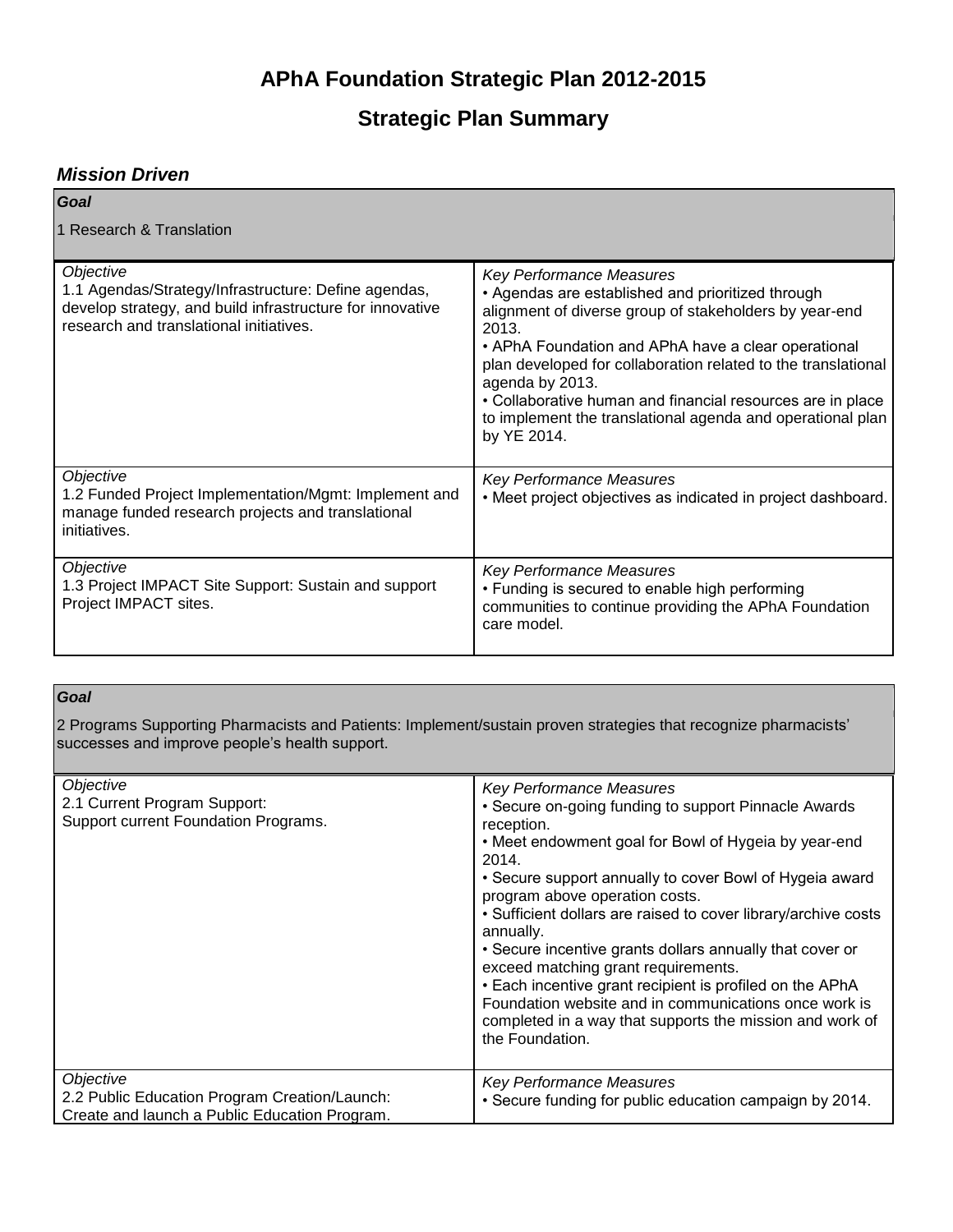|                                                                                                   | • Launch/deliver a public education campaign by 2015.<br>• Successfully meet campaign launch metrics (TBD).                                                                                                                                              |
|---------------------------------------------------------------------------------------------------|----------------------------------------------------------------------------------------------------------------------------------------------------------------------------------------------------------------------------------------------------------|
| Objective<br>2.3 Patient Care Service Program Creation:<br>Create a patient care service program. | <b>Key Performance Measures</b><br>• Infrastructure developed by year-end 2014.<br>• Secure adequate funding to begin scaling program.<br>• Establish a business model for use of the program<br>services outside of philanthropic or sponsored support. |

## *Supporting*

## *Goal*

3 Finance/Revenue Diversification/New Business: Build capacity in the organization through strategic Human Resources planning. Provide the financial resources necessary to meet the mission of the organization.

| Objective<br>3.1 Financial Management and Fiscal Responsibility:<br>Manage the financial resources necessary to meet the<br>mission of the organization. | <b>Key Performance Measures</b><br>• Meet or exceed annual budget goals.<br>• 5% increase in revenue annually.<br>• Creation of new line of revenue – bringing in \$X within<br>first 12 months by 9/2015 (then Y% increase annually<br>thereafter).<br>• Completion of key components of PSMC, that enables<br>gaining users by 9/2014.<br>• Establish X# users and/or Y# partnerships for licensing IP<br>in the market place by 2015.<br>• At least one partner agreement, with \$X garnered by YE<br>2015, as result of Cause Marketing Campaign.<br>• Meet or exceed current net income budget for new<br>business.<br>• Demonstrate that we balance meeting fiscal goals with<br>long-term needs and opportunities. |
|----------------------------------------------------------------------------------------------------------------------------------------------------------|---------------------------------------------------------------------------------------------------------------------------------------------------------------------------------------------------------------------------------------------------------------------------------------------------------------------------------------------------------------------------------------------------------------------------------------------------------------------------------------------------------------------------------------------------------------------------------------------------------------------------------------------------------------------------------------------------------------------------|

### *Goal*

4 Development/Fundraising: Sustain the work of the Foundation through creation of revenue streams and increased donor contributions.

| <b>Key Performance Measures</b><br>. Increase number of new donors by 10% annually.<br>• Increase in total annual fund contributions by a minimum<br>of 10% annually.<br>• Overall donor satisfaction with the Foundation averages<br>3.5 or above on a 5 point scale.<br>• Increase participation in program by X% annually.<br>• Increase grassroots fundraising by X% annually over<br>2013 baseline. (% to be set in 2014)<br>• Increase number of corporate partners by X% per year<br>over 2013 benchmark.(% to be set in 2014)<br>• Collaborative project/opportunity strategy/plan is |
|-----------------------------------------------------------------------------------------------------------------------------------------------------------------------------------------------------------------------------------------------------------------------------------------------------------------------------------------------------------------------------------------------------------------------------------------------------------------------------------------------------------------------------------------------------------------------------------------------|
| developed by YE 2013.<br>• Funding is raised as a result of 2013 collaborative<br>mutually benefiting project/opportunity by YE 2014.                                                                                                                                                                                                                                                                                                                                                                                                                                                         |
|                                                                                                                                                                                                                                                                                                                                                                                                                                                                                                                                                                                               |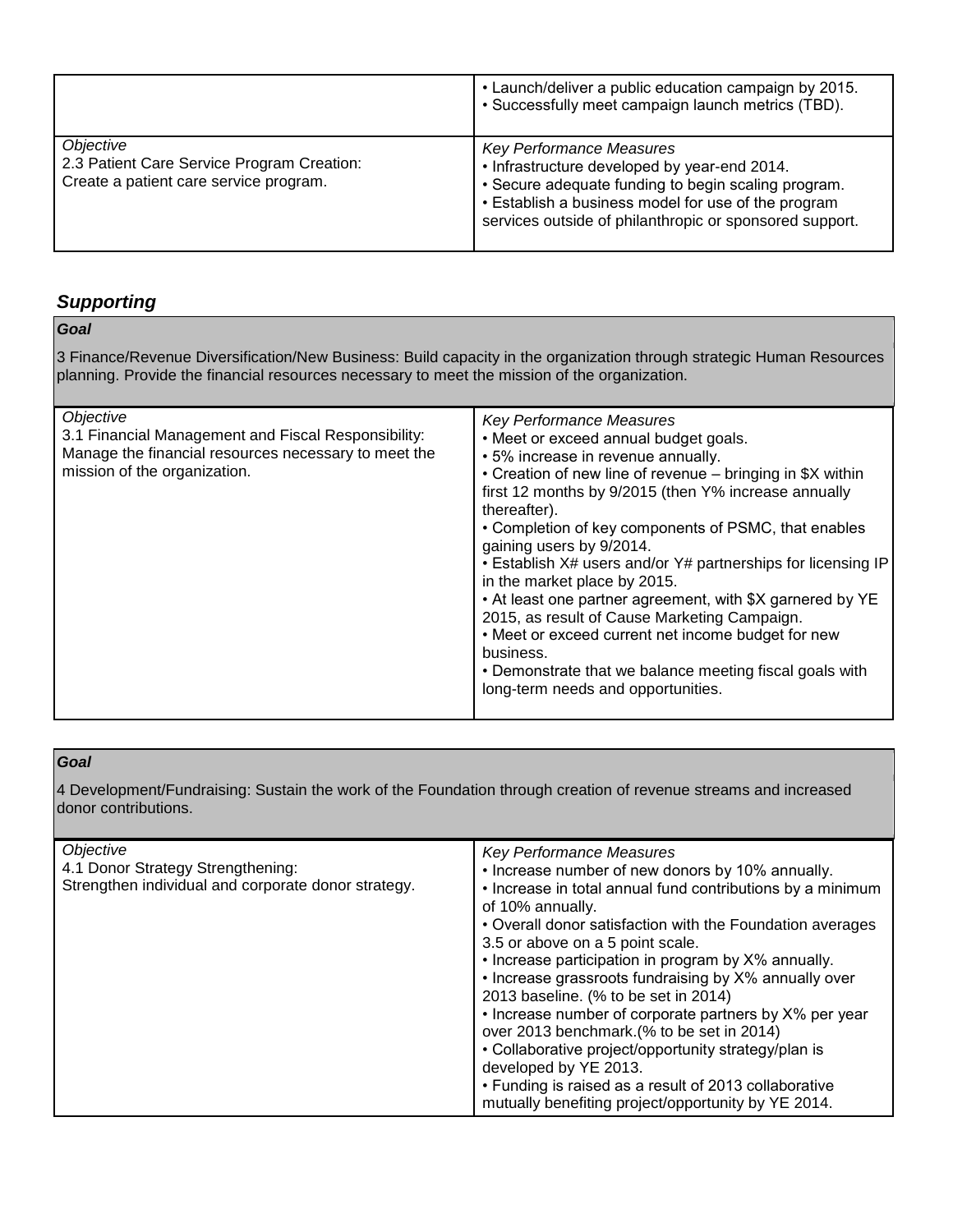| Objective<br>4.2 APhA-Led Leadership Institution Funding Dev.: Support   • Develop a repository to receive funds to support the<br>funding development of a Leadership Institute. | Key Performance Measures<br>APhA Leadership Institute. |
|-----------------------------------------------------------------------------------------------------------------------------------------------------------------------------------|--------------------------------------------------------|

| Goal                                                                                                                                  |                                                                                                                                                                                                                                                                                                                                                                                                                                                                                                                                                                                                                                                                                                                                                                             |
|---------------------------------------------------------------------------------------------------------------------------------------|-----------------------------------------------------------------------------------------------------------------------------------------------------------------------------------------------------------------------------------------------------------------------------------------------------------------------------------------------------------------------------------------------------------------------------------------------------------------------------------------------------------------------------------------------------------------------------------------------------------------------------------------------------------------------------------------------------------------------------------------------------------------------------|
| 5 Communications: Bolster communications and sustain/expand current programs.                                                         |                                                                                                                                                                                                                                                                                                                                                                                                                                                                                                                                                                                                                                                                                                                                                                             |
| Objective<br>5.1 Internal/External Communications Improvement:<br>Build/improve communications to internal and external<br>audiences. | <b>Key Performance Measures</b><br>• Meet or exceed website/social media/E-<br>newsletter/additional communications/PR dashboard<br>analytics objectives (with baseline established in 2013).<br>• Increase in percent of donor survey respondents who<br>report familiarity with APhA Foundation mission.<br>• Increase X% of individual donations that come directly<br>from e-communications.<br>• Annual report distribution/views increase by X% annually.<br>• At least 4 public media activities/articles annually.<br>• Annual survey results reflect increased awareness of<br>APhAF mission - as defined in the Articles of Incorp.<br>pillars/purpose. (At least 3.75 on 5 point scale?)<br>• Effectively communicate mission and vision of the<br>organization. |

#### *Goal*

6 Collaboration and Partnerships: Strengthen collaboration with key partners/organizations.

| Objective<br>6.1 Strategic Plan Intersections and Collaboration:<br>Cross walk strategic plan agendas between APhA<br>Foundation and APhA         | <b>Key Performance Measures</b><br>• Successfully conduct at least two annual joint strategy<br>sessions.<br>• Board members are aware of areas of collaboration<br>between APhA and Foundation.                                                                                                                                |
|---------------------------------------------------------------------------------------------------------------------------------------------------|---------------------------------------------------------------------------------------------------------------------------------------------------------------------------------------------------------------------------------------------------------------------------------------------------------------------------------|
| Objective<br>6.2 Business Relationship with APhA:<br>Ensure strong business relationship between APhA<br>Foundation and APhA                      | <b>Key Performance Measures</b><br>• Have one (increased by X% year 2014 adn 2015)<br>coporate partner support APhA Foundation through<br>established Foundation Corporate Partner program that<br>results in win-win revenue sharing for 2015.                                                                                 |
| Objective<br>6.3 APhA Staff Collaboration:<br>Streamline APhA Foundation and APhA staff collaboration.                                            | <b>Key Performance Measures</b><br>• Creation of internal calendar that posts topics and/or<br>meetings of interest that would benefit mutal parties.                                                                                                                                                                           |
| Objective<br>6.4 Partner Relationships: Expand relationships with<br>partners within the health care industry and philanthropic<br>organizations. | <b>Key Performance Measures</b><br>• Increased revenues generated from new/expanded<br>relationships by X% or more annually.<br>• Create at least one new strategic non-profit<br>organization/corporate responsibility and/or<br>government relationship(s) annually.<br>• Collaborations with CA result in increased/enhanced |